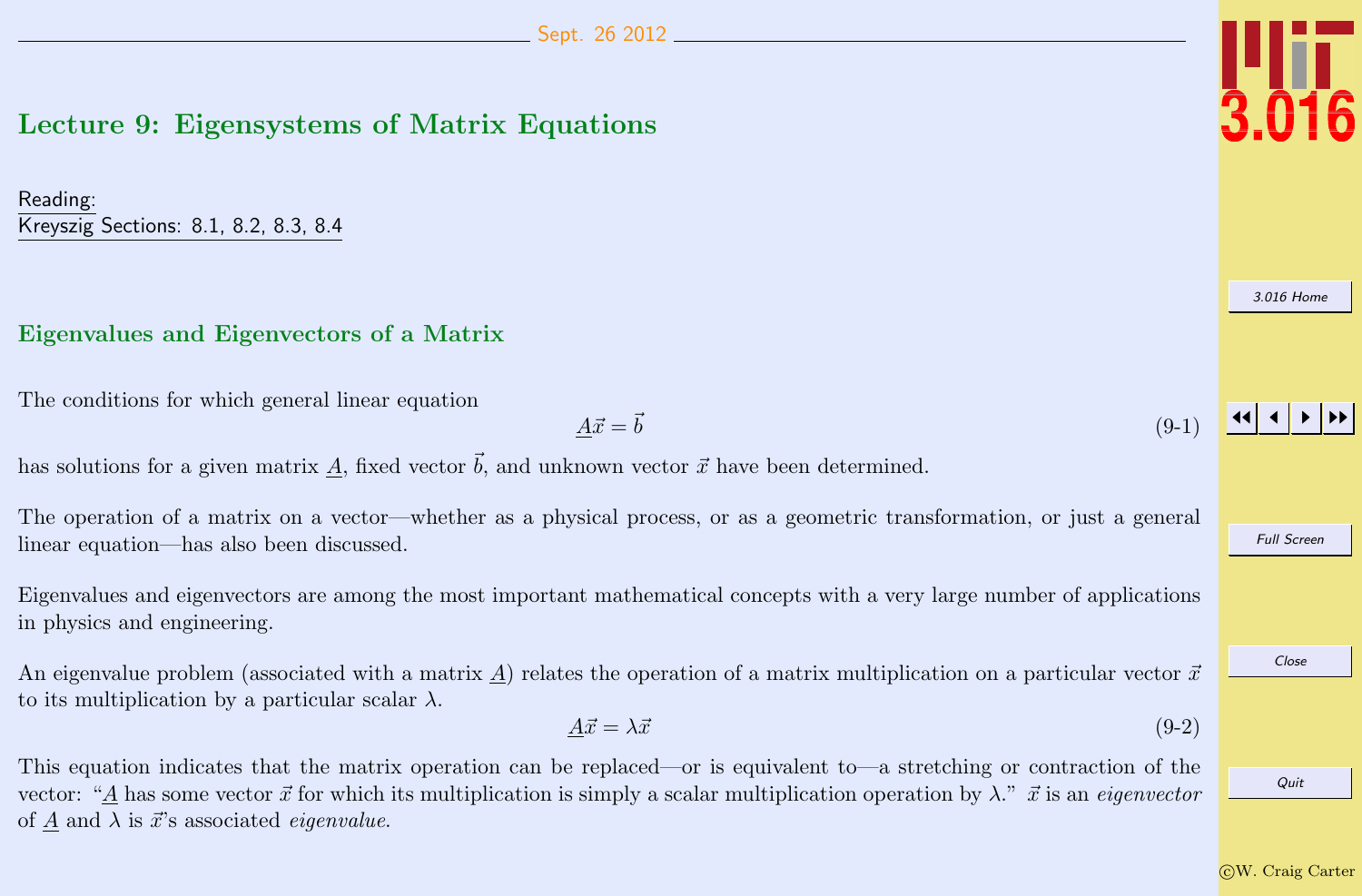<span id="page-1-0"></span>The condition that Eq. [9-2](#page-0-0) has solutions is that its associated homogeneous equation:

$$
(\underline{A} - \lambda \underline{I})\vec{x} = \vec{0} \tag{9-3}
$$

has a zero determinant:

$$
\det(\underline{A} - \lambda \underline{I}) = 0 \tag{9-4}
$$

Eq. 9-4 is a polynomial equation in  $\lambda$  (the power of the polynomial is the same as the size of the square matrix).

The eigenvalue-eigenvector system in Eq. [9-2](#page-0-0) is solved by the following process:

- 1. Solve the characteristic equation (Eq. 9-4) for each of its roots  $\lambda_i$ .
- 2. Each root  $\lambda_i$  is used as an eigenvalue in Eq. [9-2](#page-0-0) which is solved for its associated eigenvector  $\vec{x_i}$



Full Screen

Close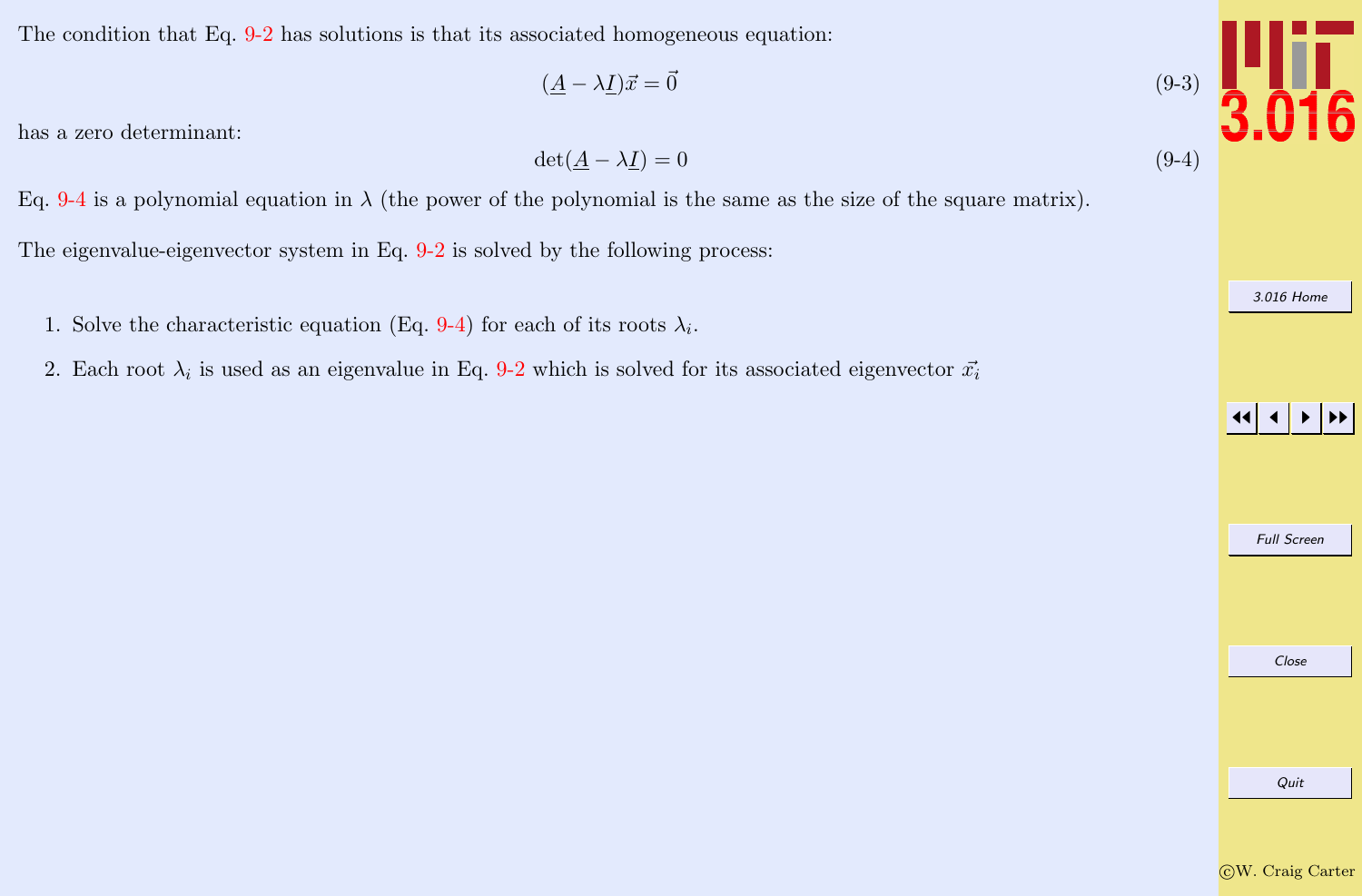<span id="page-2-0"></span>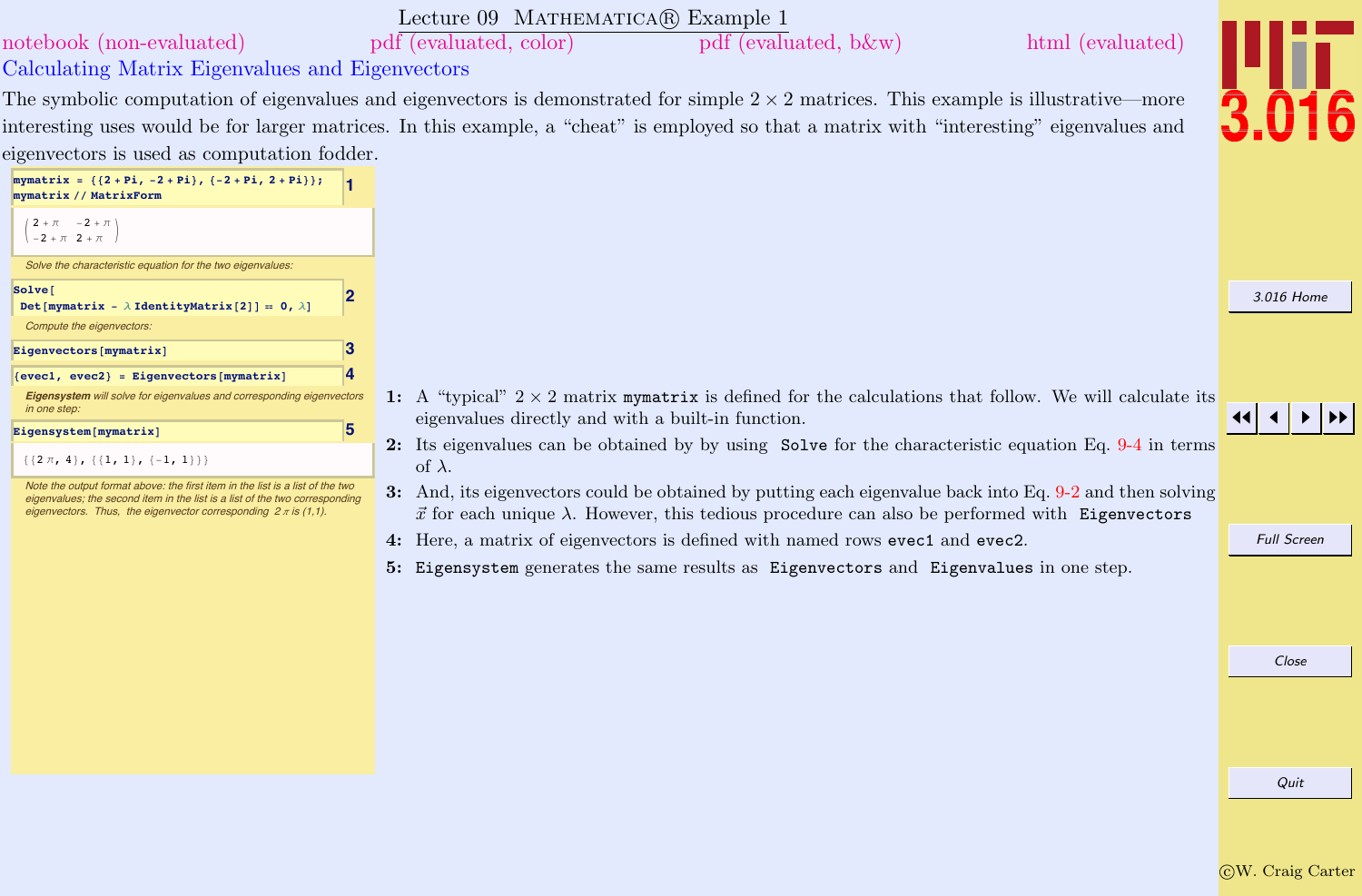<span id="page-3-0"></span>The matrix operation on a vector that returns a vector that is in the same direction is an eigensystem. A physical system that is associated can be interpreted in many different ways:

**geometrically** The vectors  $\vec{x}$  in Eq. [9-2](#page-0-0) are the ones that are unchanged by the linear transformation on the vector.

**iteratively** The vector  $\vec{x}$  that is processed (either forward in time or iteratively) by A increases (or decreases if  $\lambda < 1$ ) along its direction.

In fact, the eigensystem can be (and will be many times when they are) generalized to other interpretations and generalized beyond linear matrix systems.

Here are some examples where eigenvalues arise. These examples generalize beyond matrix eigenvalues.

• As an analogy that will become real later, consider the "harmonic oscillator" equation for a mass,  $m$ , vibrating with a spring-force,  $k$ , this is simply Newton's equation:

$$
m\frac{d^2x}{dt^2} = kx\tag{9-5}
$$

If we treat the second derivative as some linear operator,  $\mathcal{L}_{\text{spring}}$  on the position x, then this looks like an eigenvalue equation:

$$
\mathcal{L}_{\text{spring}} x = \frac{k}{m} x \tag{9-6}
$$

• Letting the positions  $x_i$  form a vector  $\vec{x}$  of a bunch of atoms of mass  $m_i$ , the harmonic oscillator can be generalized to a bunch of atoms that are interacting as if they were attached to each other by springs:

$$
m_i \frac{d^2 x_i}{dt^2} = \sum_{i \text{'s near neighbors } j} k_{ij} (x_i - x_j) \tag{9-7}
$$



[3.016 Home](http://pruffle.mit.edu/3.016-2012/)



Full Screen

Close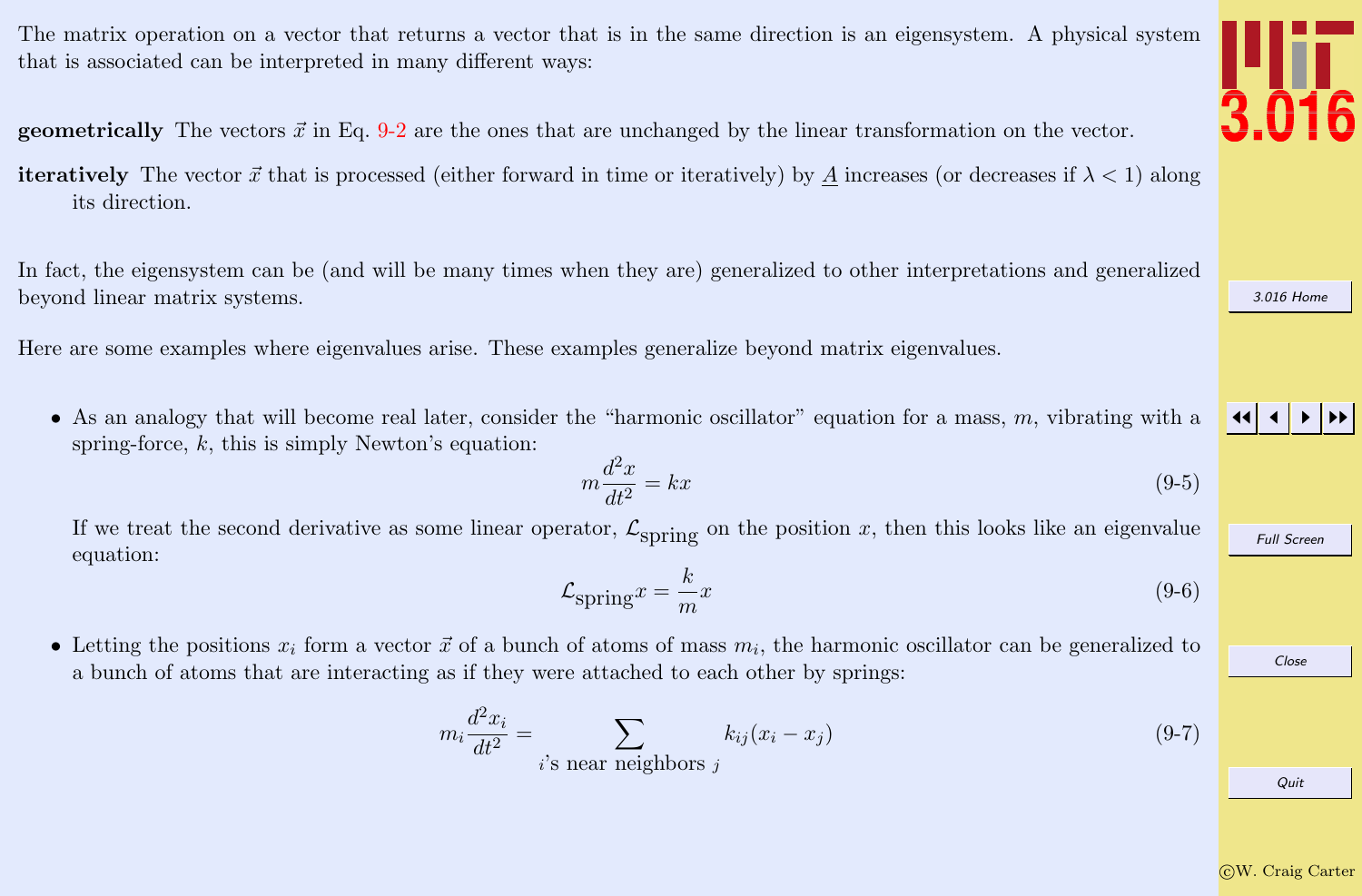<span id="page-4-0"></span>For each position  $i$ , the j-terms can be added to each side, leaving and operator that looks like:

$$
\mathcal{L}_{\text{lattice}} = \begin{pmatrix} m_1 \frac{d^2}{dt^2} & -k_{12} & 0 & -k_{14} & \dots & 0 \\ -k_{21} & m_2 \frac{d^2}{dt^2} & -k_{23} & 0 & \dots & 0 \\ \vdots & \vdots & \ddots & \vdots & \vdots \\ \vdots & \vdots & \ddots & \vdots \\ \vdots & \vdots & \ddots & \vdots \\ 0 & 0 & \dots & \frac{d^2}{dt^2} & -k_{N-1}N \\ 0 & 0 & \dots & -k_{N}N-1 & m_N \frac{d^2}{dt^2} \end{pmatrix}
$$
 (9-8)

The operator  $\mathcal{L}_{\text{lattice}}$  has diagonal entries that have the spring (second-derivative) operator and one off-diagonal entry for each other atom that interacts with the atom associated with row  $i$ . The system of atoms can be written as:

$$
\underline{k}^{-1}\mathcal{L}_{\text{lattice}}\vec{x} = \vec{x} \tag{9-9}
$$

which is another eigenvalue equation and solutions are constrained to have unit eigenvalues—these are the 'normal modes.'

• To make the above example more concrete, consider a system of three masses connected by springs.



Quit



[3.016 Home](http://pruffle.mit.edu/3.016-2012/)

JJ J I II

Full Screen

Close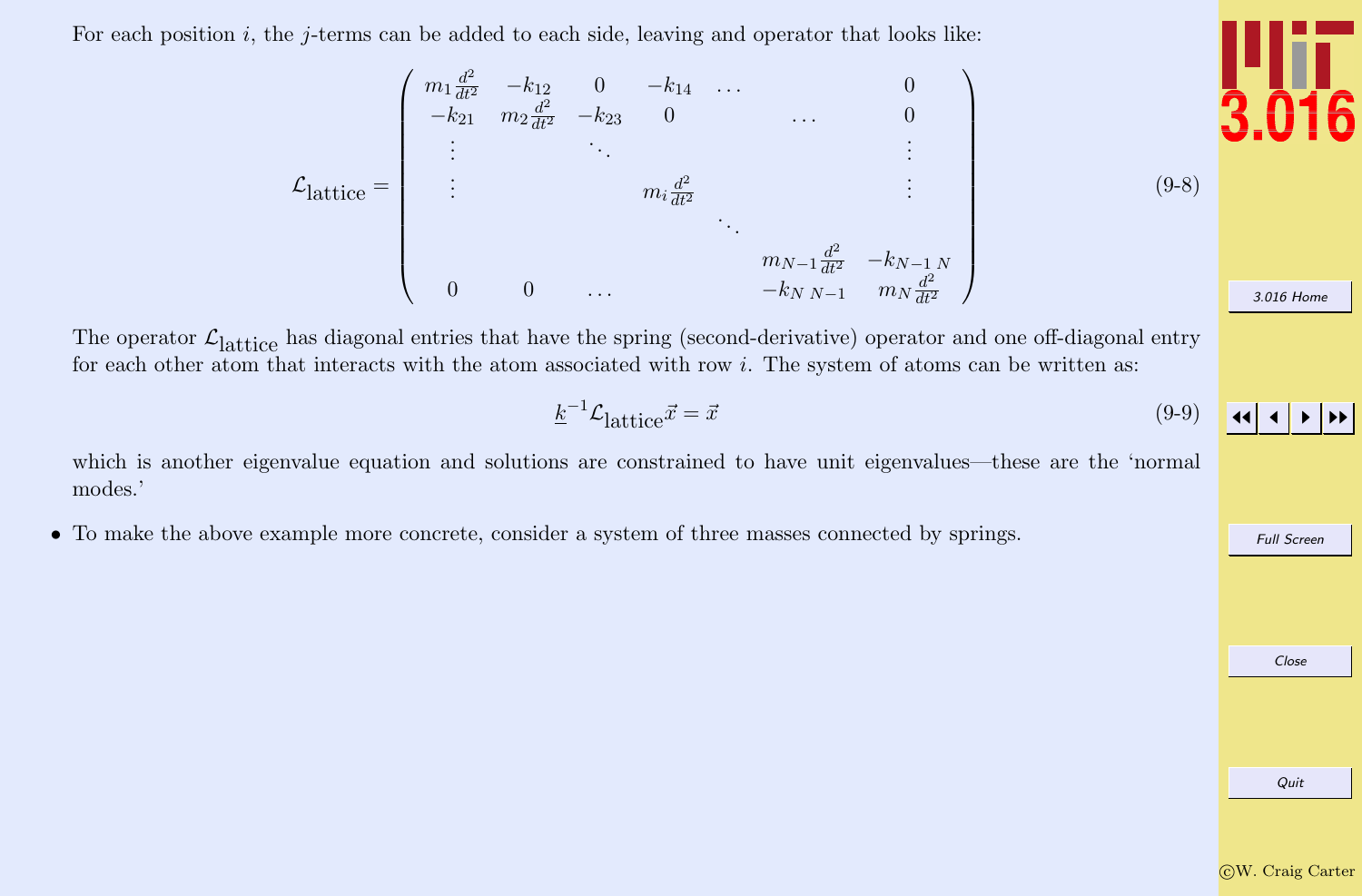<span id="page-5-0"></span>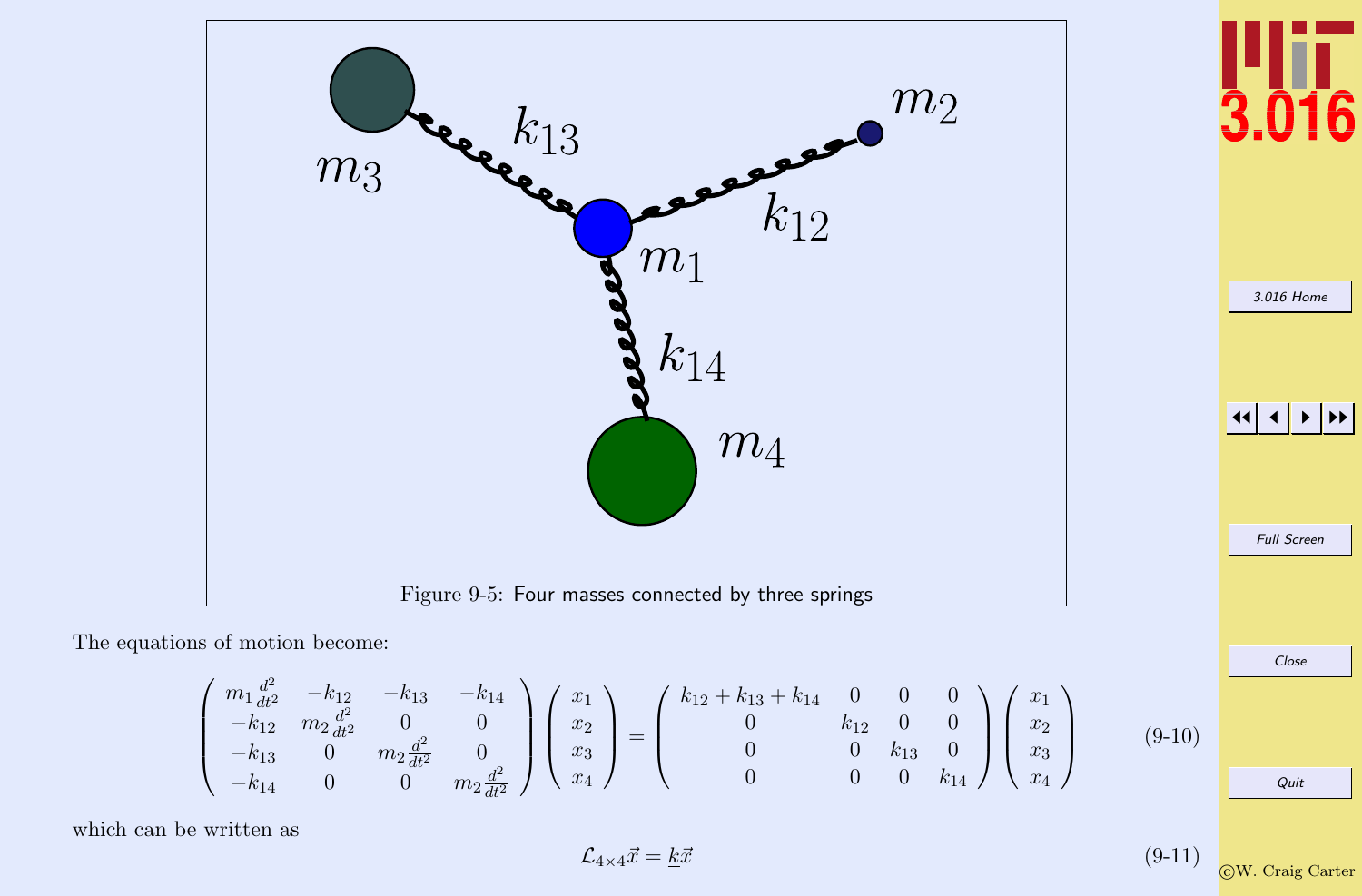<span id="page-6-0"></span>or

 $\underline{k}^{-1}\mathcal{L}_{4\times 4}\vec{x} = \vec{x}$  (9-12)

As will be discussed later, this system of equations can be "diagonalized" so that it becomes four independent equations. Diagonalization depends on finding the eigensystem for the operator.

• The one-dimensional Shrödinger wave equation is:

$$
-\frac{\hbar^2}{2m}\frac{d^2\psi(x)}{dx^2} + U(x)\psi(x) = E\psi(x)
$$
\n(9-13)

where the second derivative represents the kinetic energy and  $U(x)$  is the spatial-dependent potential energy. The "Hamiltonian Operator"  $\mathcal{H} = -\frac{\hbar^2}{2m}$  $\overline{2m}$  $\frac{d^2}{dx^2} + U(x)$ , operates on the wave-function  $\psi(x)$  and returns the wave-function's total energy multiplied by the wave-vector;

$$
\mathcal{H}\psi(x) = E\psi(x) \tag{9-14}
$$

This is another important eigenvalue equation (and concept!)

### Symmetric, Skew-Symmetric, Orthogonal Matrices

Three types of matrices occur repeatedly in physical models and applications. They can be placed into three categories according to the conditions that are associated with their eigenvalues:

All real eigenvalues Symmetric matrices—those that have a "mirror-plane" along the northwest–southeast diagonal  $(A =$  $\underline{A}^T$  – must have all real eigenvalues.

Hermitian matrices—the complex analogs of symmetric matrices—in which the reflection across the diagonal is combined with a complex conjugate operation  $(a_{ij} = \overline{a_{ji}})$ , must also have all real eigenvalues.

All imaginary eigenvalues Skew-symmetric (diagonal mirror symmetry combined with a minus) matrices ( $-\underline{A} = \underline{A}^T$ ) must have all complex eigenvalues.

Skew-Hermitian matrices—the complex analogs of skew-symmetric matrices  $(a_{ij} = -a_{ji})$ —have all imaginary eigenvalues.

Quit



[3.016 Home](http://pruffle.mit.edu/3.016-2012/)

JJ J I II

Full Screen

Close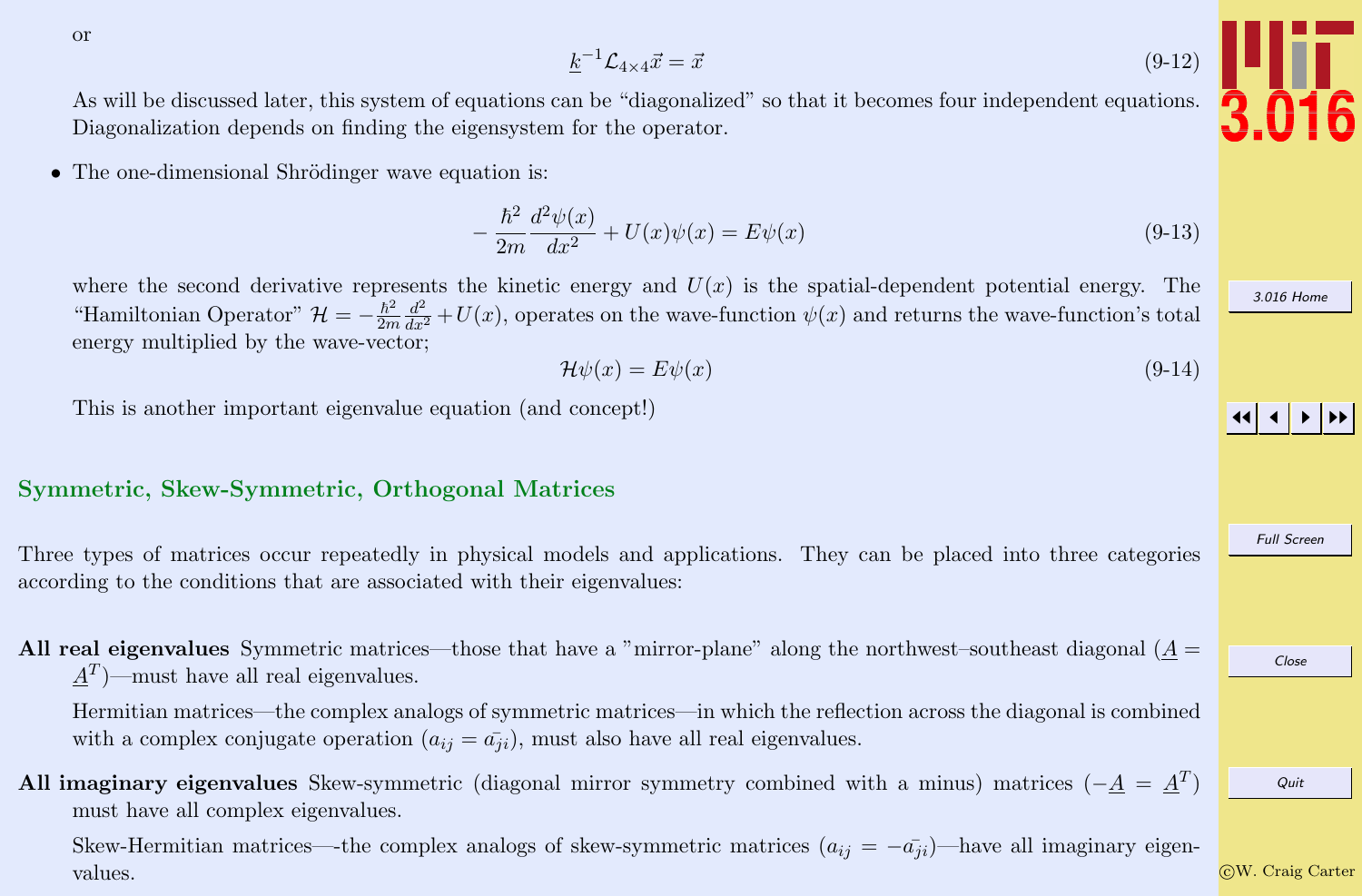<span id="page-7-0"></span>Unitary Matrices: unit determinant Real matrices that satisfy  $\underline{A}^T = \underline{A}^{-1}$  have the property that product of all the eigenvalues is  $\pm 1$ . These are called *orthogonal* matrices and they have *orthonormal* rows. Their determinants are also  $\pm 1.$ 

This is generalized by complex matrices that satisfy  $\overline{A}^T = \underline{A}^{-1}$ . These are called *unitary* matrices and their (complex) determinants have magnitude 1. Orthogonal matrices, A, have the important physical property that they preserve the inner product:  $\vec{x} \cdot \vec{y} = (A\vec{x}) \cdot (A\vec{y})$ . When the orthogonal matrix is a rotation, the interpretation is that the vectors maintain their relationship to each other if they are both rotated.



[3.016 Home](http://pruffle.mit.edu/3.016-2012/)

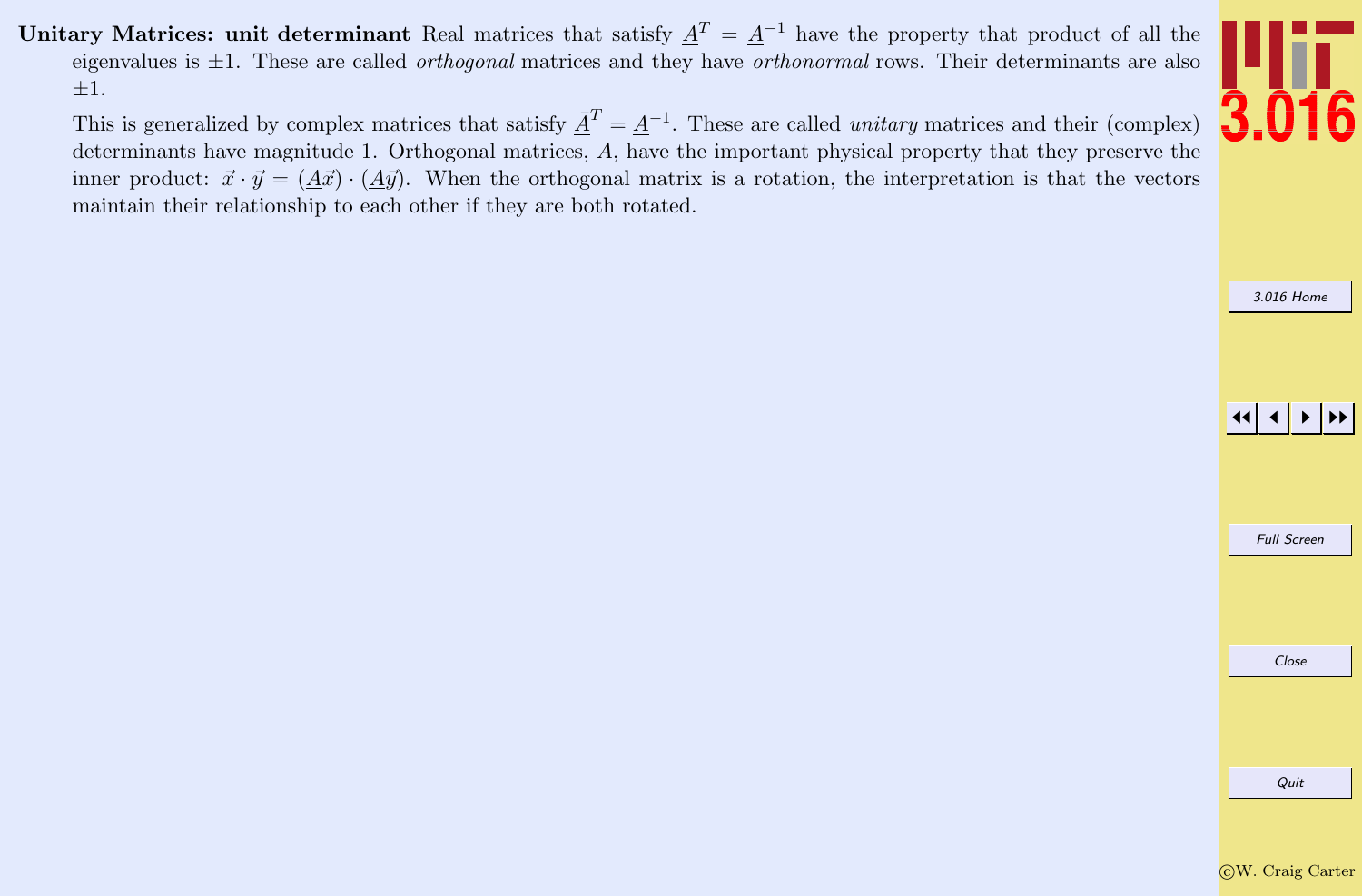<span id="page-8-0"></span>

c W. Craig Carter

Multiplication of a vector by an orthogonal matrix is equivalent to an orthogonal geometric transformation on that vector.

For orthogonal transformation, the inner product between any two vectors is invariant. That is, the inner product of two vectors is always the same as the inner product of their images under an orthogonal transformation. Geometrically, the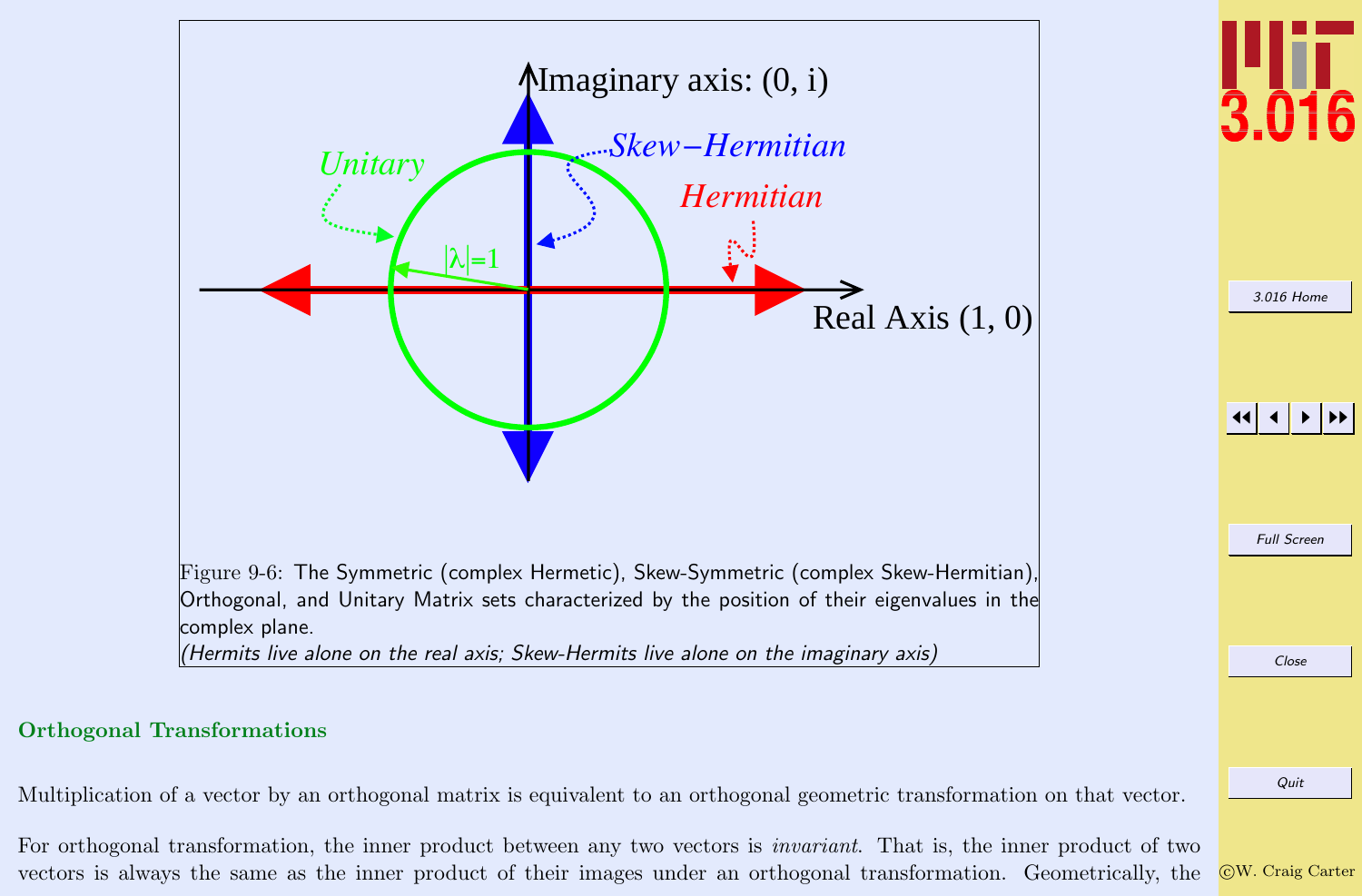<span id="page-9-0"></span>projection (or the angular relationship) is unchanged. This is characteristic of a rotation, or a reflection, or an inversion.

Rotations, reflections, and inversions are orthogonal transformations. The product of orthogonal matrices is also an orthogonal matrix.



[3.016 Home](http://pruffle.mit.edu/3.016-2012/)

 $\left| \left| \left| \left| \left| \right| \right| \right| \right|$  in  $\left| \left| \right| \right|$ 

Full Screen

Close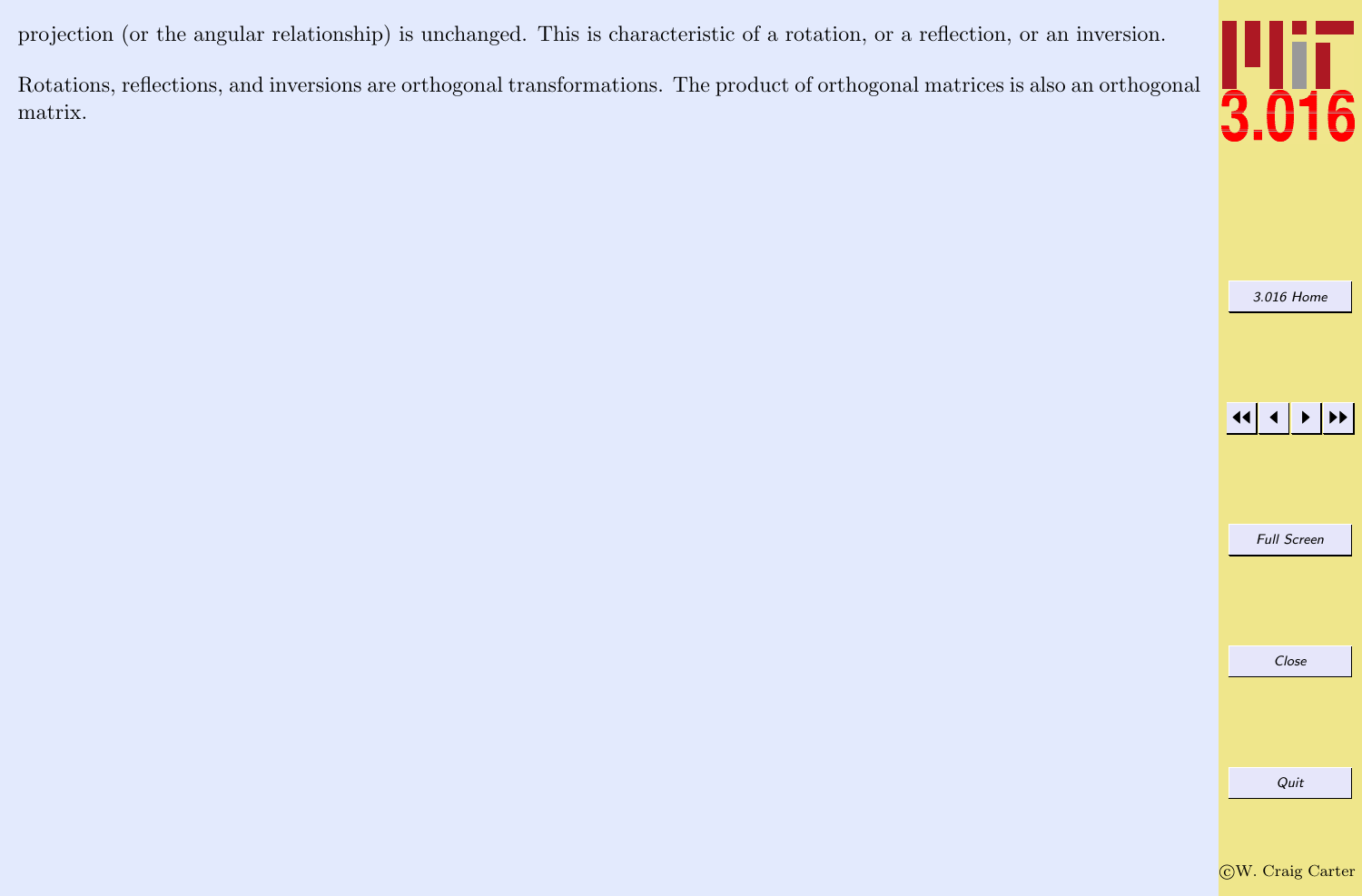### Lecture 09 MATHEMATICA(R) Example 2

<span id="page-10-0"></span>[notebook \(non-evaluated\)](http://pruffle.mit.edu/3.016-2012/Notebooks/L09/Lecture-09.nb) [pdf \(evaluated, color\)](http://pruffle.mit.edu/3.016-2012/pdf/L09/Lecture-09-2-COL.pdf) [pdf \(evaluated, b&w\)](http://pruffle.mit.edu/3.016-2012/pdf/L09/Lecture-09-2-BW.pdf) [html \(evaluated\)](http://pruffle.mit.edu/3.016-2012/html/Lecture-09/HTMLLinks/index_2.html)

## Coordinate Transformations to The Eigenbasis

Here we demonstrate that a matrix, composed of columns of constructed eigenvectors of a matrix, can be used to *diagonalize a matrix*, and the resulting diagonal entries are the matrix eigenvalues.



created with a rotation on  $\pi/4$  of a diagonal matrix The next command produces an orthonormal basis of the eigenspace

(i.e., the eigenvectors are of unit magnitude):

**3 C** 

**Method <sup>Ø</sup> "GramSchmidt"<sup>D</sup> êê MatrixForm**

The command RotationTransform computes a matrix that will rotate vectors ccw about the origin in two dimensions, by a specified angle:

**f**<br>*RotationTransform* $\left[\frac{1}{4}\right]$  [{{1, 0}, {0, 1}}] // **p 4**

### **MatrixForm**

This last result shows that the transformation to the eigenvector space involves rotation by  $\pi$ /4--and that the matrix corresponding to the eigenvectors produces this same transformation

Here is a demonstration of the general result  $A \vec{x}_i = \lambda_i \vec{x}_i$ , where  $\vec{x}$  is an eigenvector and  $\lambda$  its corresponding eigenvalue:

| $e$ vec $1$<br>evec <sub>2</sub>                  | 5 |
|---------------------------------------------------|---|
| mymatrix.evec1                                    | 6 |
| mymatrix.evec2                                    |   |
| MatrixPower multiplies a matrix by itself n times |   |
| MatrixPower[mvmatrix, 12].evec2 // Simplify       |   |

1: The matrix simtrans is constructed by assigning rows defined by the eigenvectors from the previous example and then transposing ( Transpose) so that the eigenvectors are the columns.

- 2: The original matrix is left-multiplied by the *inverse* of *simitans* and right-multiplied by *simitans* ; the result will be a diagonal matrix with the original matrix's eigenvalues as diagonal entries.
- 3: The eigenvectors are already orthogonal. There is a process called *Gram-Schmidt* orthogonalization used to define a set of vectors that are normal to each other. These orthogonalized vectors form a convenient basis Linear combinations of the basis vectors can produce any other vector in same vector space; for the orthogonalized basis, the basis vectors are as independent as possible. Here, GramSchmidt produces vectors that are also normalized to unit vectors. This, and other useful vector functions such as Normalize are available for common vector operations.
- 4: The geometrical interpretation of this operation can be found by comparing a matching MatrixTransform to the matric composed of eigenvector columns. Here, we see that eigenvectormatrix is equivalent to the  $\pi/4$  rotation matrix.
- 6–7: These demonstrate that Eq. [9-2](#page-0-0) is true.
	- **8:** This demonstrates that  $\underline{A}^n \vec{x} = \lambda^n \vec{x}$ .

# JJ J I II

[3.016 Home](http://pruffle.mit.edu/3.016-2012/)

Full Screen

Close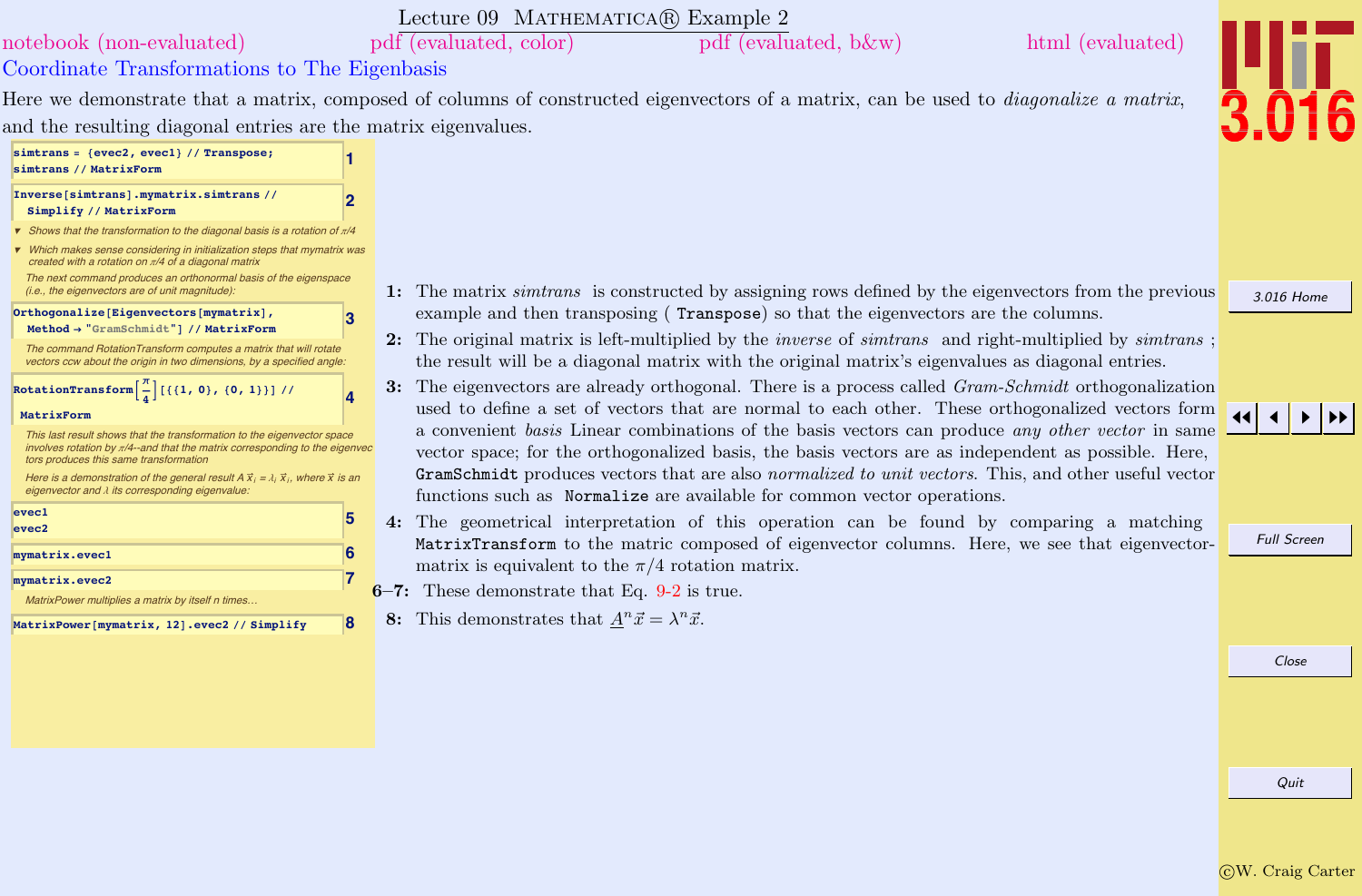# Index

basis, [127](#page-10-0) diagonalize a matrix, [127](#page-10-0) eigenbasis transformations to, [127](#page-10-0) Eigensystem, [119](#page-2-0) eigensystems example of four spring-connected masses, [122](#page-5-0) harmonic oscillator, [120](#page-3-0) lattice vibrations, [121](#page-4-0) one-dimensional Shrödinger wave equation, [123](#page-6-0) Eigenvalues, [119](#page-2-0) Eigenvectors, [119](#page-2-0) eigenvectors, eigenvalues, and eigensystems for matrix equations, [117](#page-0-0) Example function simtrans, [127](#page-10-0) Gram-Schmidt, [127](#page-10-0) GramSchmidt, [127](#page-10-0) hermits and skew-hermits, [124](#page-7-0) Mathematica function Eigensystem, [119](#page-2-0) Eigenvalues, [119](#page-2-0) Eigenvectors, [119](#page-2-0) GramSchmidt, [127](#page-10-0) MatrixTransform, [127](#page-10-0)

Normalize, [127](#page-10-0) Solve, [119](#page-2-0) Transpose, [127](#page-10-0) matrices all eigenvalues with unit magnitude, [124](#page-7-0) all imaginary eigenvalues, [123](#page-6-0) all real eigenvalues, [123](#page-6-0) special, [123](#page-6-0) Hermitian, [123](#page-6-0) Orthonormal, [124](#page-7-0) Skew-Hermitian, [123](#page-6-0) Unitary, [124](#page-7-0) matrix eigensystems calculating, [118](#page-1-0) examples of symbolic computation, [119](#page-2-0) matrix eigenvalue spectrum, [124](#page-7-0) matrix eigenvalues characteristic equation, [118](#page-1-0) matrix eigenvalues and eigenvectors interpretation, [117](#page-0-0) matrix eigenvectors geometric interpretation of, [120](#page-3-0) matrix transformations rotation, reflection, inversion, [126](#page-9-0) MatrixTransform, [127](#page-10-0) Normalize, [127](#page-10-0) normalized to unit vectors, [127](#page-10-0)

orthogonal transformations, [125](#page-8-0)



| 3.016 Home         |
|--------------------|
|                    |
|                    |
|                    |
| 11                 |
|                    |
|                    |
|                    |
| <b>Full Screen</b> |
|                    |
|                    |
|                    |
| Close              |
|                    |
|                    |
|                    |
| Quit               |
|                    |